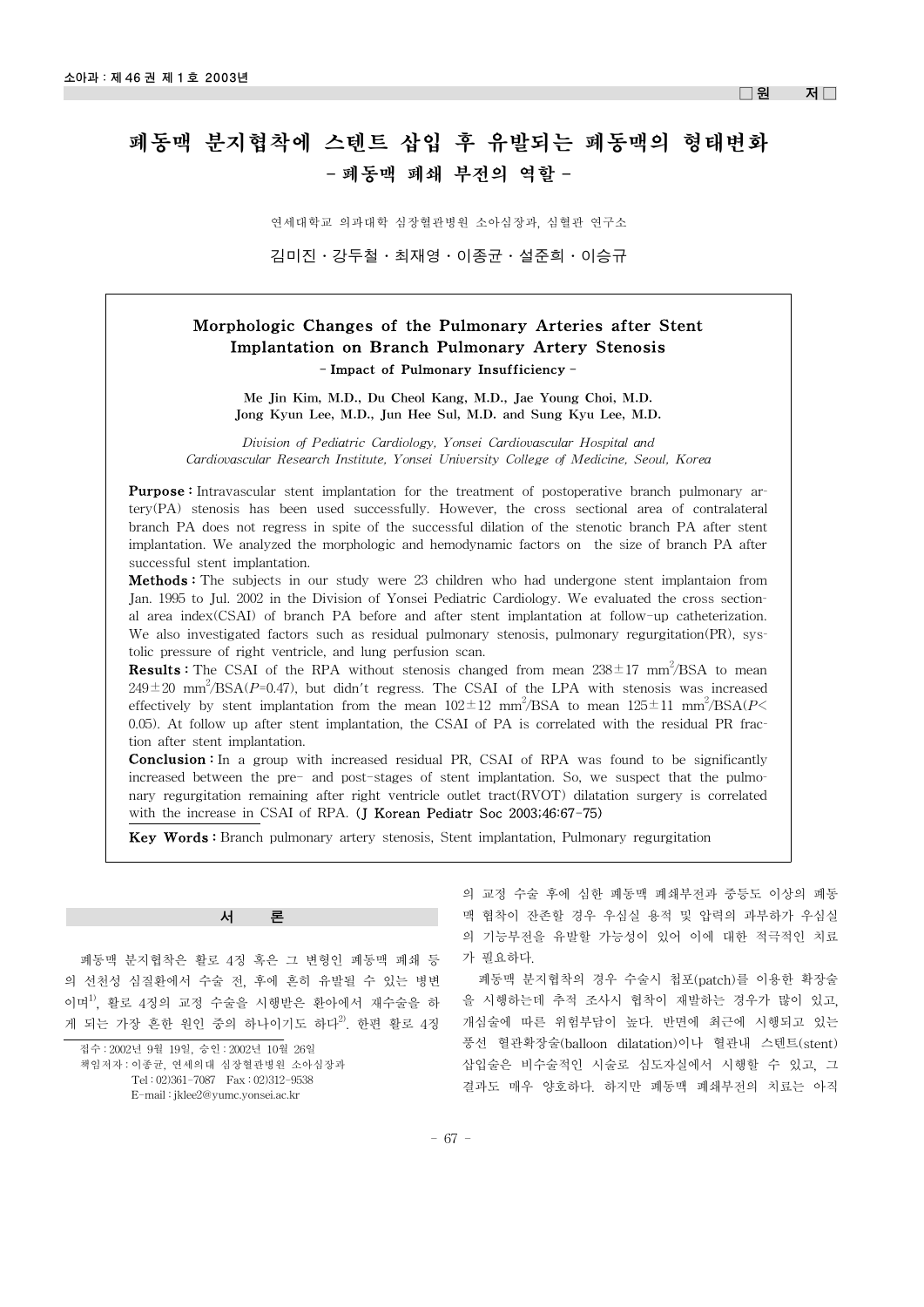개심술에 의존할 수밖에 없고, 교정수술시 우심실 유출로 확장과 함께 Goretex막을 이용하여 폐동맥 판막을 형성하여 수술 후 유 발되는 폐동맥 폐쇄부전을 줄이려는 시도를 하고 있으며, 최근에 는 폐동맥 동종이식술(pulmonary homograft)을 시행하고 있다. 활로 4징과 같이 우심실 유출로 확장이 필수적인 선천성 심 질환의 경우 정도의 차이가 있기는 하지만 페동맥 폐쇄부전이 잔존하여 우심실 용적 과부하를 유발할 수밖에 없고, 폐동맥 분 지협착이 동시에 병발될 경우에 협착부측은 폐혈류의 제한에 의 해 폐동맥 발육부전이 유발될 수 있고, 반대측은 상대적으로 증 가된 폐혈류에 의하여 폐동맥의 확장 및 울혈이 유발된다. 그러 므로 이런 경우 폐동맥의 혈역학 및 형태 변화를 정상화시키는 것이 장기적인 수술 후 예후를 향상시키는데 필수적인 것이다. 최근에 시행되고 있는 폐동맥의 스텐트 삽입은 시술 즉시 폐동 맥의 크기를 확장시킬 수 있는 획기적 치료법<sup>3)</sup>이고 추적결과도 매우 양호하지만 시술 후 폐동맥의 형태변화에 대한 연구결과는 미미하며, 특히 잔존하는 폐동맥 폐쇄부전이 시술 후 폐동맥의 형태에 미치는 영향에 대한 연구는 아직 없다. 이에 저자들은 수술 후 잔존하는 폐동맥 분지협착에 스텐트 삽입 후 추적 심도 자 검사 및 심혈관 조영술을 시행한 23례의 환아를 대상으로 스 텐트 삽입 후 유발되는 폐동맥의 혈류 및 형태변화를 조사하고, 잔존하는 폐동맥 협착 및 폐쇄부전 등의 혈역학적 변화가 폐동 맥의 형태변화에 미치는 영향을 분석하였다.

## 대상 및 방법

1995년 1월부터 2002년 7월까지 연세대학교 심장혈관병원 소 아심장과에서 수술 후 잔존하는 폐동맥 분지협착이 있어 경피적 혈관내 스텐트 삽입을 시행받고, 추적 심도자 검사를 시행한 환 아 23례를 대상으로 하였다. 대상환아는 활로 4징의 교정술 13 례와 그 변형인 폐동맥 폐쇄 혹은 양대혈관 우실기시로 우심실-폐동맥간 도관삽입술 8례(REV 수술 2례 포함)이었으며 대혈관 전위로 동맥치환술 및 동맥관 개존으로 동맥관 결찰술을 시행 받은 환아가 각각 1례이었다(Table 1). 환아들은 교정수술 후 평균 64개월간 외래 추적 관찰 중 1) 이면성 심초음파 검사에서 폐동맥 분지협착이 관찰되고 도플러 검사에서 의미있는 압력차 (20 mmHg 이상)가 측정되거나, 2) 폐관류 검사에서 협착부측 (ipsilateral)의 폐관류량이 전체 폐혈류에 대한 비율이 0.25 이 하일 때, 혹은 3) 폐동맥 혈관 조영술을 시행했을 때 폐동맥 분 지협착 소견이 뚜렷이 관찰될 경우 스텐트를 삽입하였다. 모든 대상 환아들은 스텐트 삽입 전후와 추적 심도자 검사 시에 심초 음파 검사 및 폐관류 검사를 동시에 시행하였다.

심도자 검사는 Optimus 200 양면 X-선 발생기(Philips Medical System, Netherlands)를 사용하여 시행하였고, 심혈관 조영술시 조영제는 Optiray(Mallinkrodt Medical Inc., Quebec, Canada) 1-2 mL/kg를 자동주입기를 이용하여 1-2초에 걸쳐서 주입하였다. 스텐트 삽입시 예방적 항생제를 환아에게 정맥으로 투여하였고, 10세 미만인 환아나 의료인과 협조가 잘 이루어지 지 않는 환아는 생체 징후를 관찰하면서 ketamine을 정맥 주사 하여 진정시키고 심도자 검사를 시행하였다. 심실 및 협착부를 포함한 폐동맥 각 부위에서 압력과 산소포화도 등의 혈역학적 검사 후 심혈관 조영술을 시행하여 1) 협착부의 위치 확인과 최 소직경 측정, 2) 협착 원위부의 폐동맥 직경 측정 및 3) 말초 폐 동맥 분지의 순환양상을 확인하여 부수적인 협착과 단절 및 혈 전 형성 여부를 확인하였다. 스텐트 삽입은 이미 잘 정립되어 있는 표준방법3)을 사용하였고, 스텐트 삽입 후 시술 중 사용하 였던 유도 철선(guiding wire)을 유지한 상태로 guiding catheter를 스텐트 근위부에 위치시킨 후 폐동맥 조영술을 다시 시행 하여 스텐트의 삽입부위 및 협착부의 확장결과를 확인하였다. 시 술 후 혈소판과 혈전응고를 예방하기 위하여 24시간 동안 헤파 린(100 unit/kg)을 연속해서 정주하였으며, 이후 6-12개월간 아 스피린(5 mg/kg)을 경구투여 하였다.

좌우 폐동맥 직경은 폐동맥 조영술 결과 수축기의 최대직경과 이완기최소직경의 평균치로 하였고, 측정부위는 양측의 상하엽지 (upper, lower lobar branch)로 갈라지는 근위부에서 측정하였 다. 측정한 좌우 폐동맥 크기는 Nakata 등<sup>4)</sup>이 폐동맥의 단면적 을 양적으로 표준화하기 위하여 제시한 지수인 체표면적 당 폐 동맥 단면적의 비(cross-sectional area index, CSAI)를 구하여 폐동맥지수로 비교분석 하였다.

폐동맥 폐쇄부전의 양적 분석은 심초음파 검사에서 좌측 흉골 연 단축상(parasternal short axis view)에서 폐동맥 판막을 중 심으로 연속파(continuous wave) 도플러 검사를 시행하여 심장 주기 당 심실이완기에 폐동맥에서 우심실로 향하는 역행성(retrograde) 혈류의 속도파형 면적(폐동맥 역류)과 심실수축기에 우심실에서 폐동맥을 향하는 전향성(antegrade) 혈류의 속도파 형 면적(우심실 박출)을 각각 velocity time integral(VTI)로 산

Table 1. Diagnoses and Previous Surgical Intervention(n=23)

| Diagnosis         | Cases | Operation name                              | <b>Cases</b> |
|-------------------|-------|---------------------------------------------|--------------|
| TOF"              | 13    | $\text{RVOT}^{\dagger}$ augmentation to LPA | 7            |
|                   |       | with Lt. $BT^+$ shunt                       | 3            |
|                   |       | RVOT augmentation to MPA                    | 6            |
|                   |       | with Lt. BT shunt                           |              |
| DORV <sup>§</sup> | 2     | RVOT augmentation to LPA                    |              |
|                   |       | with Lt. BT shunt                           |              |
|                   |       | RV to PA conduit                            |              |
| PA/VSD            | 6     | RV to PA conduit                            | 5            |
|                   |       | with Lt BT shunt                            | 2            |
|                   |       | with Bilateral BT shunt                     | 2            |
|                   |       | RVOT augmentation to MPA                    |              |
| TGA'              |       | Arterial switch operation                   |              |
|                   |       | Ligation                                    |              |

Data are presented as number of patients

\* tetralogy of Follot, †right ventricular outlet tract, ☨Blalock Tausiig shunt, §double outlet of right ventricle, "pulmonary artesia with ventricular septal defect, ¶transposition of great artery, \*\*patent of ductus arteriosus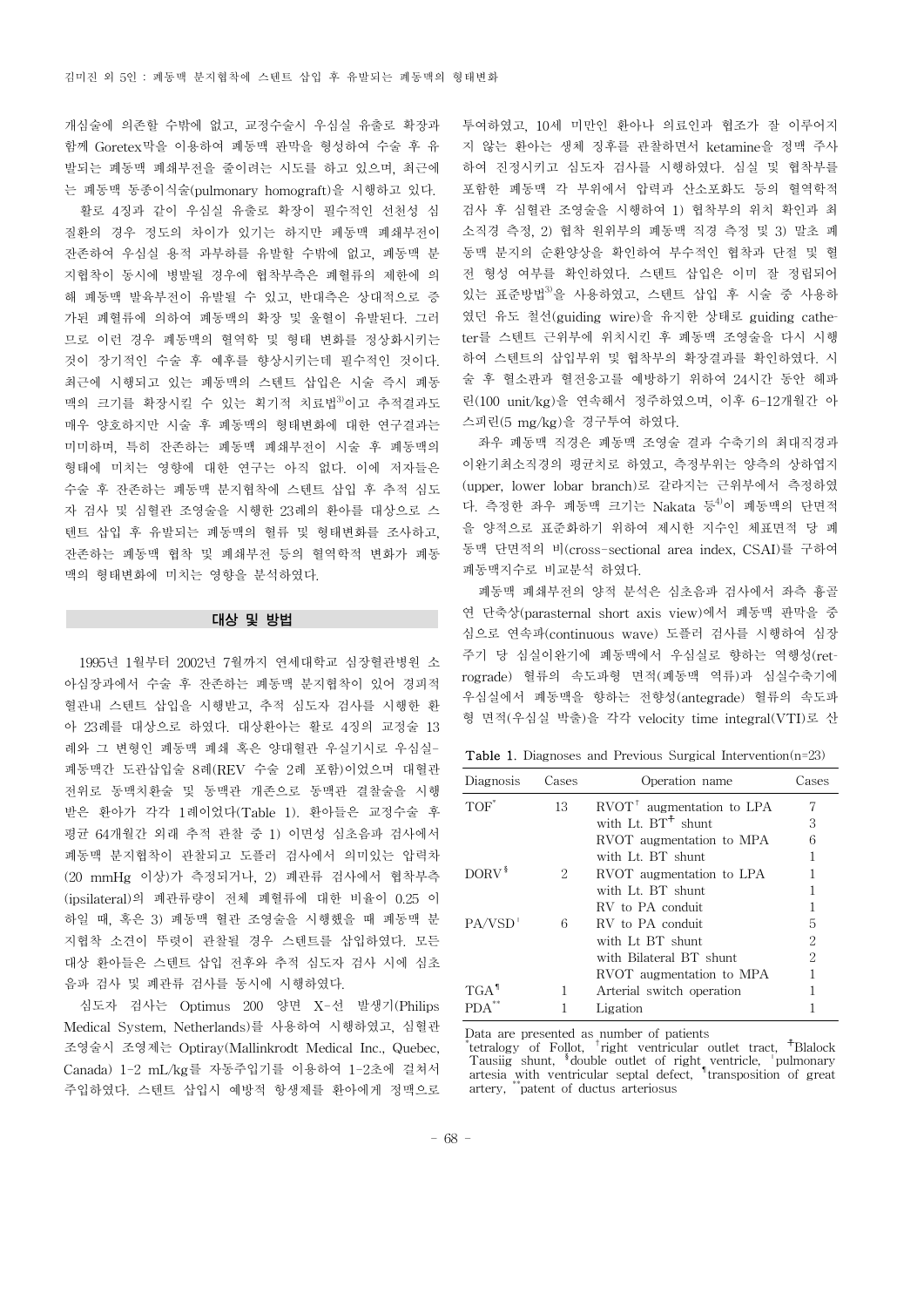

Fig. 1. Doppler echocardiogram on left parasternal short axis view shows velocity time integral of pulmonary flow by the planimetry. An arrow on  $(A)$  shows antegrade pulmonary blood flow,  $(B)$  shows retrograde pulmonary regurgitation flow.

출하였는데, 연속한 3개의 심장주기에서 각각 산출한 측정치의 평균값으로 표시하였다(Fig. 1). 폐동맥 폐쇄부전의 정도를 표시 하기 위하여 우심실 박출에 대한 폐동맥 역류의 면적을 백분율 로 구하여 이를 폐동맥 폐쇄부전의 역류 분율(pulmonary regurgitational fraction, PR fraction)로 하였다. 스텐트 삽입 후 에 잔존한 폐동맥 폐쇄부전 역류 분율의 변화 정도를 구하여, 23례의 표준오차를 기준으로 1 표준오차보다 감소한 군(1군; 10 례), 증감폭이 1 표준오차 이내의 군(2군; 6례) 및 1 표준오차보 다 중가한 군(3군; 7례)으로 구분하였다.

중등도나 심한 폐동맥 부전이 있는 환아들에서는 협착이 있던 분지 폐동맥에 대한 스텐트 삽입의 효과를 객관적이고 정량적으 로 측정하기 어려울 수 있기 때문에<sup>5)</sup> 폐관류 검사를 시행하여 협착측 폐관류량을 전체에 대한 비율의 값을 비교하였다.

측정치는 평균(mean)±표준오차(standard error of mean)로 표시하고 통계적 분석 방법으로는 ANOVA, paired T-test, correlation analysis, regression analysis를 시행하였으며, *P*< 0.05를 통계적 유의수준으로 하였다.

#### 결 과

#### 1. 대상 환아의 임상적 특징

잔존 페동맥 분지협착의 가능한 원인으로 동반 심질환 및 수 술방법과의 연관관계를 분석할 때 교정수술 전에 이미 좌폐동맥 분지협착이 있어 폐동맥 확장 혹은 경판륜 첨포 확장술(transannular patch enlargement)을 좌폐동맥 분지까지 연장하여 확 장시킨 예가 8례 있었다. 대상환아 중 초기진단 시 동맥관개존 이 동반된 경우가 13례 있었고, 수술 전에 이미 좌폐동맥의 전 반적인 발육부전이나 기시부 협착이 동반된 환아가 8례 있었다. 또한 일차적으로 변형 Blalock-Tausiig 단락수술을 시행받은 환 아가 총 9례(좌측 7례 및 양측 2례)로 대부분의 환아에서 이미 교정수술 전부터 폐동맥 분지협착 혹은 발육부전을 유발할 위험

#### Table 2. Demographic Data

| Sex(Male/Female)                                        | 13/10                              |
|---------------------------------------------------------|------------------------------------|
| Age at corrective surgery $(mo^*)$                      | $34 \pm 8.3(13; 3-161)$            |
| Age at stent implantation $(mo)$                        | $74 \pm 11(66; 11-239)$            |
| Follow-up duration                                      | $10 \pm 1(9; 5 - 22)$              |
| after stent implantation(mo)                            |                                    |
| $BSA^{\dagger}$ at stent implantation(mm <sup>2</sup> ) | $0.75 \pm 0.07(0.70; 0.33 - 1.72)$ |
| BSA at F/U                                              | $0.81 \pm 0.07(0.77; 0.35-1.73)$   |
| after stent implantation $\text{mm}^2$ )                |                                    |

\* mo : months, †BSA : body surface area mean $\pm$ SEM(median; range)

Table 3. Technical Precedure and Type of Stents Implantation

| Method of stent implantation( $n=23$ ) |    |
|----------------------------------------|----|
| Transcatheter                          | 20 |
| Intraoperative                         | З  |
| Type of stent $(n=23)$                 |    |
| $P^* - 308$                            | 9  |
| $P-188$                                | 11 |
| $PS^+ - 204$                           |    |
| $P-308 + P-188$                        | 1+ |
| Jostent <sup>§</sup>                   |    |

Palmaz stent

†Palmaz-Schatz stent by Johnson and Johnson Interventional System Co, NJ, USA

☨First P-308 stent was migrated into the distal PA and 2nd P-188 was implanted

§Jostent by JOMED GmbH, Germany

이 높았다(Table 1). 대상 환아들은 생후 34±8개월에 선천성 심기형의 교정 수술시행 후 잔존 폐동맥 분지협착으로 74±11개 월에 스텐트 삽입을 시행 받았으며, 스텐트 삽입 후 5개월에서 22개월(평균 10±1개월) 경과 후 추적 심도자 검사를 시행하였 다(Table 2).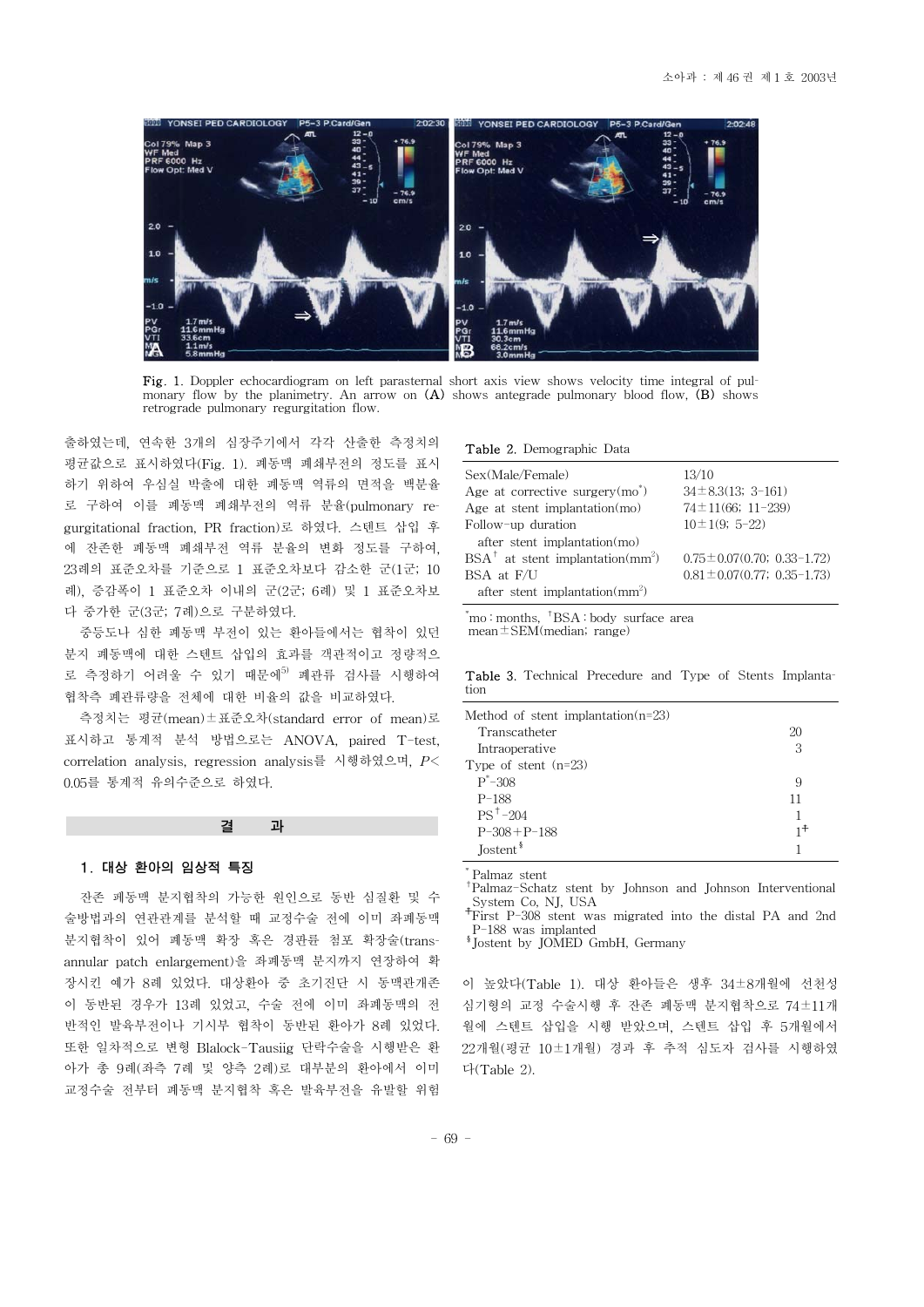## 2. 폐동맥 분지협착의 스텐트 삽입 결과

심도자를 이용하여 경피적으로 스텐트 삽입한 경우가 20례이 었으며, 나머지 3례는 수술 중 시술하였다. 23례의 환아를 대상 으로 24개의 스텐트가 삽입되었다. 사용된 스텐트는 balloon expandable Palmaz stent(Johnson & Johnson International System, USA)에서 제작한 P-188이 11례, P-308이 9례, PS-204 1례 및 Jostent(JOMED GmbH, Germany)가 1례에서 사 용되었으며, 모든 예에서 좌폐동맥 분지협착 부위에 삽입되었다 (Table 3).

3례의 환아에서 스텐트의 이주가 유발되었는데, 1례에서는 경

Table 4. Pitfalls of Stent Implantation Procedure

| Stent migration       | 3 cases <sup>*</sup> |
|-----------------------|----------------------|
| To LPA                | 2 cases              |
| To RV                 | case                 |
| Excessive protrusion  | $2 \text{ cases}$    |
| To MPA                |                      |
| Restenosis            | 1 case               |
| Poor lung perfusion   | 1 case               |
| Thrombosis prevention |                      |
| Aspirin               | 21 cases             |
| Coumadin              | 2 cases              |
|                       |                      |

\* intraoperative 1 cases & transcatheter 2 case respectively †protrusion during ballooning

피적 스텐트 삽입 도중 스텐트가 원위부로 이주되어 이주된 스 텐트는 의도적으로 원위부에 위치시키고, 추가로 스텐트 1개를 더 삽입한 경우가 있었다. 또한 1례는 경피적 스텐트 삽입 후 시술 당일 우심실로 스텐트가 이주되어 스텐트 제거 수술을 시 행과 함께 제거한 스텐트를 수술 중에 다시 삽입하였다. 나머지 1례는 PS-204 스텐트를 반으로 분리하여 수술 중 스텐트를 삽 입을 한 경우로 스텐트 확장 후 풍선도자를 제거하는 과정에 스 텐트가 협착부의 원위부로 이동하여, 나머지 반으로 재삽입한 환 아이다. 시술 직후 모든 환아는 단순 흉부 X-선 검사로 스텐트 의 위치 및 폐부종 여부를 확인하였으며, 심초음파 검사 및 폐 관류 검사를 시행후 퇴원한 후 중대한 합병증 없이 외래를 통하 여 추적 관찰하였다. 추적 관찰 중 항응고제의 장기 투여로 인 한 혈액 응고 장애나 뇌혈관 장애 등은 본 저자들의 경험에서는 관찰되지 않았다(Table 4).

## 3. 스텐트 삽입 후 폐동맥의 형태변화

좌폐동맥지수는 스텐트 삽입 전 평균  $102\pm12$  mm<sup>2</sup>/BSA에서 삽입 후 추적 검사시 125±11 mm<sup>2</sup>/BSA로 유의하게 증가하였 으며(*P*=0.001), 협착이 없었던 우폐동맥지수는 스텐트 삽입 전 평균 238±17 mm<sup>2</sup>/BSA에서 추적 검사시 249±20 mm<sup>2</sup>/BSA 로 유의한 차이가 없었다. 또한 양측 폐동맥지수의 합도 스텐트 삽입 전 340±21 mm<sup>2</sup>/BSA에서 추적 검사시 374±26 mm<sup>2</sup>/ BSA로 증가하는 경향이 있었지만 통계적으로 유의한 차이는 없

Table 5. Comparison of Pulmonary Artery Cross Sectional Area According to the Grade of Pulmonary Regurgitation Fractional Changes

|                                  | Severity of PR fractional changes                                         |                 |                          |                        |                    |
|----------------------------------|---------------------------------------------------------------------------|-----------------|--------------------------|------------------------|--------------------|
| Parameter                        | Group 2<br>Group 1<br>$-1 \leq Z$ -score $\leq +1$<br>$Z$ -score $\le$ -1 |                 | Group 3<br>$+1<$ Z-score | $P^{\dagger}$<br>Total |                    |
| No. of patients                  | 10                                                                        | 6               | 7                        | 23                     |                    |
| Ipsilateral to both ratio of LPS |                                                                           |                 |                          |                        |                    |
| pre-stent                        | $0.23 \pm 0.02$                                                           | $0.29 \pm 0.03$ | $0.28 \pm 0.04$          | $0.26 \pm 0.02$        | NS.                |
| $F/U$ after stent                | $0.39 \pm 0.03$                                                           | $0.43 \pm 0.03$ | $0.47 \pm 0.03$          | $0.41 \pm 0.02$        | NS.                |
| $P^*$                            | 0.002                                                                     | 0.022           | 0.001                    | 0.000                  |                    |
| $RPA1(mm2/BSA††)$                |                                                                           |                 |                          |                        |                    |
| pre-stent                        | $233 \pm 26$                                                              | $220 \pm 41$    | $260 \pm 23$             | $238 \pm 17$           | NS.                |
| $F/U$ after stent                | $221 \pm 21$                                                              | $207 \pm 39$    | $325 \pm 33$             | $249 \pm 20$           | $0.047^+$          |
| $P^*$                            | 0.612                                                                     | 0.276           | 0.041                    | 0.474                  |                    |
| $LPA^{**}(mm^2/BSA)$             |                                                                           |                 |                          |                        |                    |
| pre-stent                        | $89 \pm 10$                                                               | $96 \pm 24$     | $125 \pm 30$             | $102 \pm 12$           | NS.                |
| $F/U$ after stent                | $102 \pm 11$                                                              | $127 \pm 22$    | $155 \pm 24$             | $125 \pm 11$           | NS.                |
| $P^*$                            | 0.017                                                                     | 0.076           | 0.137                    | 0.001                  |                    |
| $RPA + LPA/mm^2 / BSA$           |                                                                           |                 |                          |                        |                    |
| pre-stent                        | $322 \pm 27$                                                              | $315 \pm 54$    | $385 \pm 33$             | $340 \pm 21$           | NS.                |
| $F/U$ after stent                | $323 \pm 29$                                                              | $334 \pm 48$    | $480 \pm 41$             | $374 \pm 26$           | 0.016 <sup>8</sup> |
| $P^*$                            | 0.981                                                                     | 0.385           | 0.054                    | 0.090                  |                    |

Group 1 includes cases with pulmonary regurgitation fractional changes decreased more than 1 SEM and group 2 includes cases decreased less than 1 SEM and increased less than 1 SEM

Group 3 includes cases with pulmonary regurgitation fractional changes increased more than 1 SEM<br>"Pre-stent vs follow up after stent value, <sup>†</sup>among groups, <sup>†</sup>0.047 between group 1 and 3, 0.047 between group 2 and 3, <sup>\$</sup>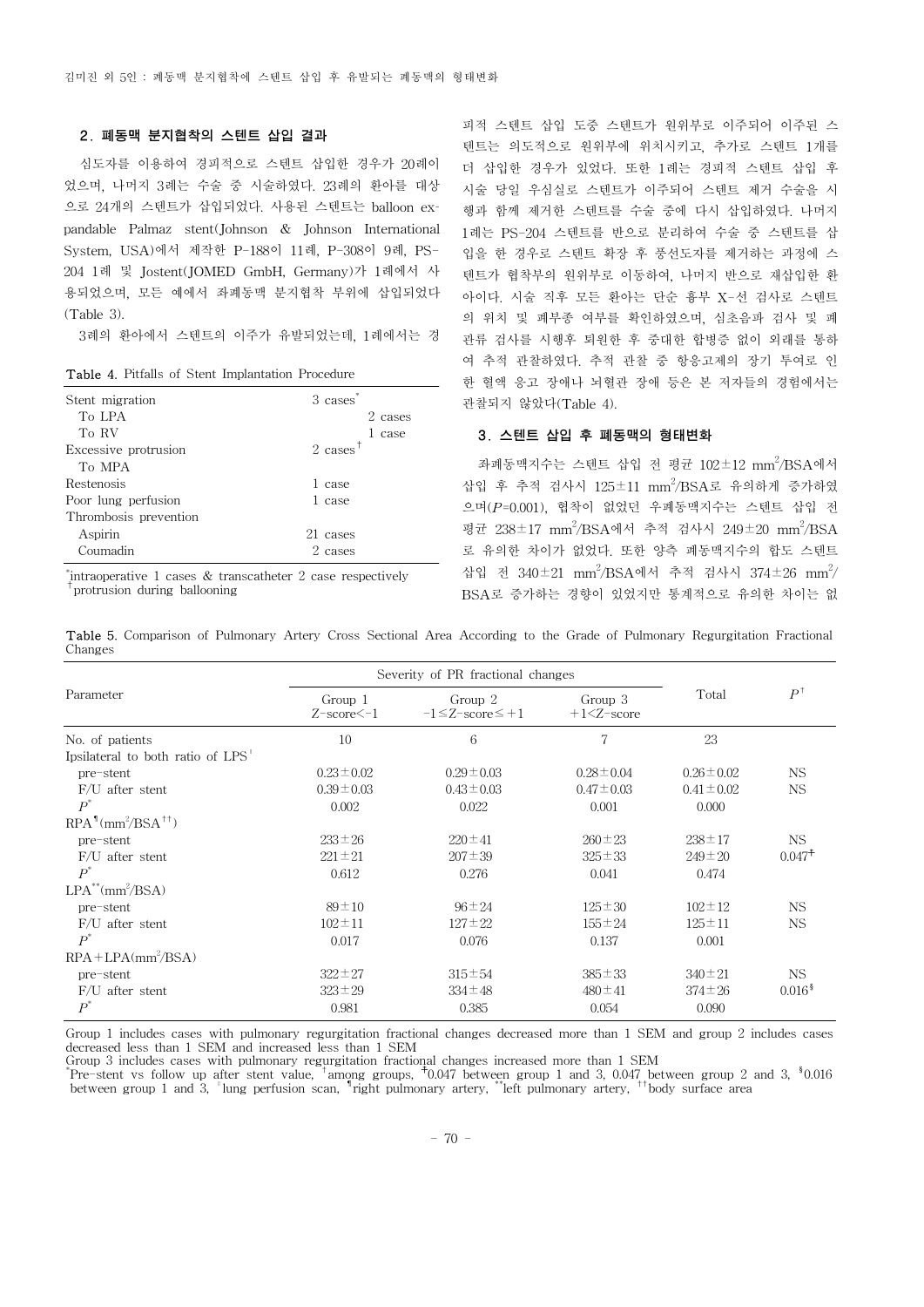었다(Table 5). 대상환아들의 스텐트 삽입 전과 추적 조사시 폐 동맥지수의 변화를 보면 Fig. 2와 같다. 우심실의 수축기 압력은 스텐트 삽입 전 62±5 mmHg에서 추적 조사시 64±5 mmHg로 좌폐동맥의 협착여부에 관계없이 감소하지 않았으며, 좌심실 수 축기 압력에 대한 우심실 수축기 압력비도 유의한 차이가 없었다.

폐동맥협착에 대한 스텐트 삽입효과를 정량적으로 분석하기 위한 폐관류 검사 결과 협착이 있던 좌폐관류량의 전체에 대한 비는 스텐트 삽입 전에 0.26±0.02에서 삽입 직후 0.41±0.02 및 추적 검사시 0.38±0.01로 유의한 증가가 지속되었다(*P*=0.000) (Table 5).

#### 4. 스텐트 삽입 후 폐동맥 폐쇄부전의 역류 분율 변화가 폐동맥 지수에 미치는 영향

도플러 심초음파 검사로 측정한 폐동맥 폐쇄부전의 역류 분율 은 스텐트 삽입 전 50±5%에서 추적 검사시 46±5%로 삽입 전 에 비해 4±4%감소하였으나 유의한 감소량은 아니었다.

스텐트 삽입전의 역류 분율을 기준으로 한 추적 검사시 역류 분율 증감 정도에 따른 분류 시 우폐동맥지수가 1군 및 2군은 스텐트 삽입 전, 후에 유의한 차이가 없었지만 3군은 삽입 전 260±23 mm<sup>2</sup> /BSA에서 추적검사시 325±33 mm<sup>2</sup> /BSA으로 유 의하게 증가하였다(*P*=0.041). 또한 스텐트 삽입 전에는 각 군간 에 유의한 차이가 없었지만, 추적 검사시 3군은 다른군에 비해 유의하게 증가하여(*P*=0.047), 스텐트 삽입 후 폐동맥 폐쇄부전



Fig. 2. Changes of the cross sectional area index of branch pulmonary artery between pre-stent and follow up after stent implantation according to grade of pulmonary regurgitational fraction changes(n= 23). \* cross sectional index, †BPA : both pulmonary anteries(RPA+LPA).





Fig. 3. Cross sectional area index distribution of branch pulmonary artery and pulmonary regurgitational fraction after stent implantaion(n= 23). These figures mean that cross sectional area index of branch pulmonary artery after stent implantaton correlate positively with residual pulmonary regurgitational fraction after stent implantation. \* cross sectional index, †BPA : both pulmonary anteries(RPA+LPA).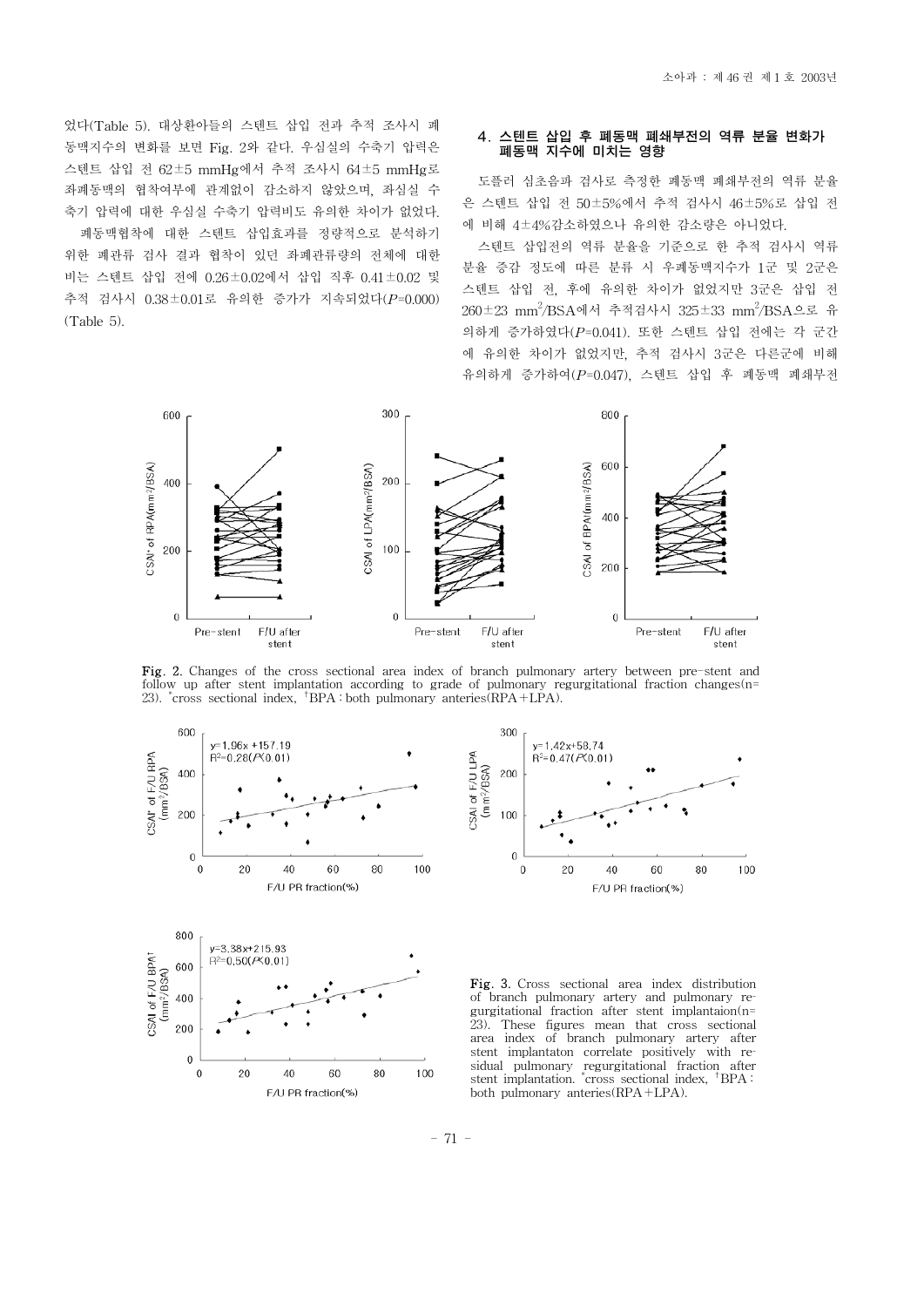이 증가할수록 우폐동맥이 확장되는 양상을 보였다(Fig. 2). 좌 폐동맥은 각 군 모두에서 스텐트 삽입 후 폐동맥지수가 증가하 였으나, 1군에서만 유의하였다. 각 군간 비교시에는 폐동맥 폐쇄 부전이 증가할수록 폐동맥지수가 증가하는 양상이 있었으나 유 의한 차이가 없는 것으로 보아 좌폐동맥이 확장된 것은 스텐트 삽입이 협착부위를 직접 확장하여 폐혈류가 증가된 것에 기인한 것이지 폐동맥폐쇄부전의 역류 분율 증감이 일차적 요인은 아니 었다. 또한 양측 폐동맥지수의 합도 각 군에서 폐동맥 폐쇄부전 의 역류 분율이 증가할수록 증가하는 양상을 보였지만 3군에서 만 삽입 전 385±33 mm<sup>2</sup>/BSA에서 추적 검사시 480±41 mm<sup>2</sup>/ BSA로 거의 유의하게 증가하였으나(*P*=0.054), 각 군간 비교시 도 스텐트 삽입 전에는 유의한 차이가 없었고, 추적 검사시 3군 만 1군에 비해 유의하게 증가하였다(*P*=0.016)(Table 5).

폐동맥 분지협착으로 스텐트 삽입 후 추적 검사시 폐동맥 폐 쇄부전의 정도가 폐동맥지수에 미치는 상관 관계를 분석해 보면, 좌·우폐동맥 모두 폐동맥 폐쇄부전이 심할수록 폐동맥지수가 증가하여 유의한 양의 상관 관계를 가지고(좌폐동맥; r=0.69, *P*<0.01 및 우폐동맥; r=0.53, *P*<0.01), 회귀 분석상으로도 유의 한 관계를 보였다. 또한 양측폐동맥 지수의 합도 유의한 양의 상관 관계(r=0.71, *P*<0.01)를 보여 폐동맥 폐쇄부전의 정도가 스텐트 삽입 후 추적 조사시 폐동맥지수의 증가에 영향을 미치 는 중요한 요인이었다(Fig. 3).

고 찰

선천성 심질환에서 혈관의 폐쇄성 병변은 크게 협착성(stenotic 혹은 discrete)과 저형성(hypoplastic 혹은 diffuse)으로 나누 고, 이러한 병변들은 활로 4징의 폐동맥 협착이나 저형성, 대동 맥 축착처럼 대동맥의 협착 등과 같이 선천적으로 폐순환 및 전 신 순환에서 발생할 수 있고, 교정 수술 이후에 후천적으로도 발생할 수 있다 $^{6, 7)}$ . 특히 활로 4징에서는 수술 전 혹은 수술 후 에 폐동맥의 분지 협착을 흔히 관찰할 수 있는데<sup>8)</sup>, 이는 활로 4 징의 교정수술 후에 재수술을 하게 되는 가장 흔한 요인이다<sup>2)</sup>. 활로 4징에서 폐동맥 분지협착의 발생은 본래의 저형성된 분지 폐동맥9), 동맥관 조직이 좌폐동맥으로 이동하여 출생 후 동맥관 수축시 좌폐동맥의 협착 유발10), 체-폐동맥 단락 수술 후 단락 의 문합부 왜곡(distortion)으로 인한 협착 혹은 우심실-폐동맥 도관 문합 부위의 협착 등에 의하여 발생한다<sup>11)</sup>. 이러한 폐동맥 분지 협착을 교정하기 위하여 수술시 우심실 유출로에 경판륜 첨포(transannular patch)를 분지 협착이 있는 부위까지 확장하 게 되나, 수술 후에도 계속 폐동맥 분지 협착이 잔존하는 경우 가 많으며, 경판륜 첨포 확장에 의하여 불가피하게 폐동맥 폐쇄 부전까지 잔존하게 된다12). 수술 후 잔존하는 폐동맥 폐쇄부전은 다른 혈역학적 이상이 없는 경우에 초기 수년간은 우심실 수축 기압이 지나치게 높지 않다면 큰 문제를 일으키지 않는 것으로 알려져 있으나, 장기적으로 볼 때 우심실 확장기 이완에 악영향 을 주고 우심실의 제한 생리를 유발하여 우심실의 기능 부전을 유발할 것으로 보인다13).

최근 폐동맥 분지 협착의 발생과 폐동맥 폐쇄부전과의 연관성 을 연구한 McElhinney 등 <sup>8</sup>은 활로 4징의 수술시 경판륜 첨포 에 의해 폐동맥 역류가 발생하고, 이로 인해 우심실 유출로가 길고 넓게 확장되는 현상을 보고하였다. 이 결과 우심실 유출로 의 축이 좌측으로 회전 이동함으로써 주폐동맥과 좌폐동맥이 이 루는 각도가 정상적인 둔각에서 예각으로 변하게 되고, 이때 발 생하는 예각은 좌폐동맥 분지부를 더욱 좁게 만들어 꼬임(kinking)을 유발하게 된다. 이러한 요소들은 서로 양성 되먹이기 (positive feedback) 기전에 의해 더욱 악화되게 되어, 결국 폐 동맥 폐쇄부전이 심할수록 좌폐동맥의 꼬임에 의한 협착은 심해 지고, 그 꼬임은 폐동맥 부전을 더 악화시키게 된다. 최근에는 이러한 폐동맥 페쇄부전의 문제점을 해결하기 위하여 우심실 확 장시 monocusp valve를 만들어 삽입하거나 가능한 경우 동종 이식판막(valved homograft)을 사용하여 확장기 역류성 흐름을 줄임으로써 우심실 용적감소 및 기능부전을 막으려는 시도를 하 고 있다. 하지만 이 경우에도 수술 후 잔존하는 폐동맥 폐쇄부 전의 정도를 후향적으로 비교해 보았을 때, 폐동맥 분지협착이 심하게 있을수록 폐동맥 폐쇄부전이 심한 것을 관찰하였는데, 이 는 원위부 폐색으로 인한 과도한 혈역학적 과부하량에 의해 판 막 부전이 이차적으로 심해지게 된다<sup>5, 14)</sup>.

결론적으로 폐동맥 분지협착과 폐동맥 폐쇄부전 및 이에 따른 우심실 기능부전은 서로 밀접한 관계를 가지게 되는데, 결국 폐 동맥 분지 협착은 폐동맥 폐쇄부전을 악화시키고 우심실 후부하 를 증가시켜 우심실 확장 및 기능부전을 야기하고, 부정맥, 급사 까지도 유발할 수 있으며15, 16), 이차적 폐순한 장애에 의하여 스 트레스 상황시에 적절히 폐혈류를 증가시킬 수 있는 능력을 저 하시켜 결국 가스 교환 장애를 일으켜 저산소증을 일으킨다<sup>17)</sup>. 이러한 관점에서 볼 때 악순환으로 이어지는 폐동맥 분지협착과 폐동맥 폐쇄부전의 교정이야말로 우심실 기능부전을 예방할 수 있어 활로 4징의 수술 후 장기 예후를 향상시킬 수 있게 되므로 해부학적 교정이 아닌 잔존하는 혈역학적 이상까지 최소화 할 수 있는 기능적 교정을 수술의 목표로 해야 한다. 그러나 폐동 맥 분지협착의 경우 수술시 첩포(patch)를 이용한 확장술을 시 행하는데 추적조사시 협착이 재발하는 경우가 매우 높고, 전신 마취, 심폐기 사용에 따른 순환정지 등 개심술에 따른 위험부담 이 높다18-21). 이러한 위험성을 고려하여 볼 때, 최근에는 풍선 혈관확장술과 혈관내 스텐트 삽입술 등의 비수술적 치료로 그 방향이 바뀌고 있으며, 확장 즉시 혈역학적 개선이 이루어지는 등 시술 결과도 매우 우수하다<sup>1)</sup>. Chaturvedi 등 $^{22}$ 은 실험적으로 분지 폐동맥으로 풍선을 삽입하여 인위적으로 폐동맥 분지협착 을 유발하여 일시적으로 폐혈류를 차단하였을 때 폐동맥 폐쇄부 전과 우심실 수축기말 압력의 유의한 증가를 보고하면서 폐동맥 분지협착이 폐동맥 폐쇄부전을 악화시킨다는 것을 증명하였다. 그러므로 비수술적 폐동맥 분지협착 확장이 폐동맥 폐쇄부전을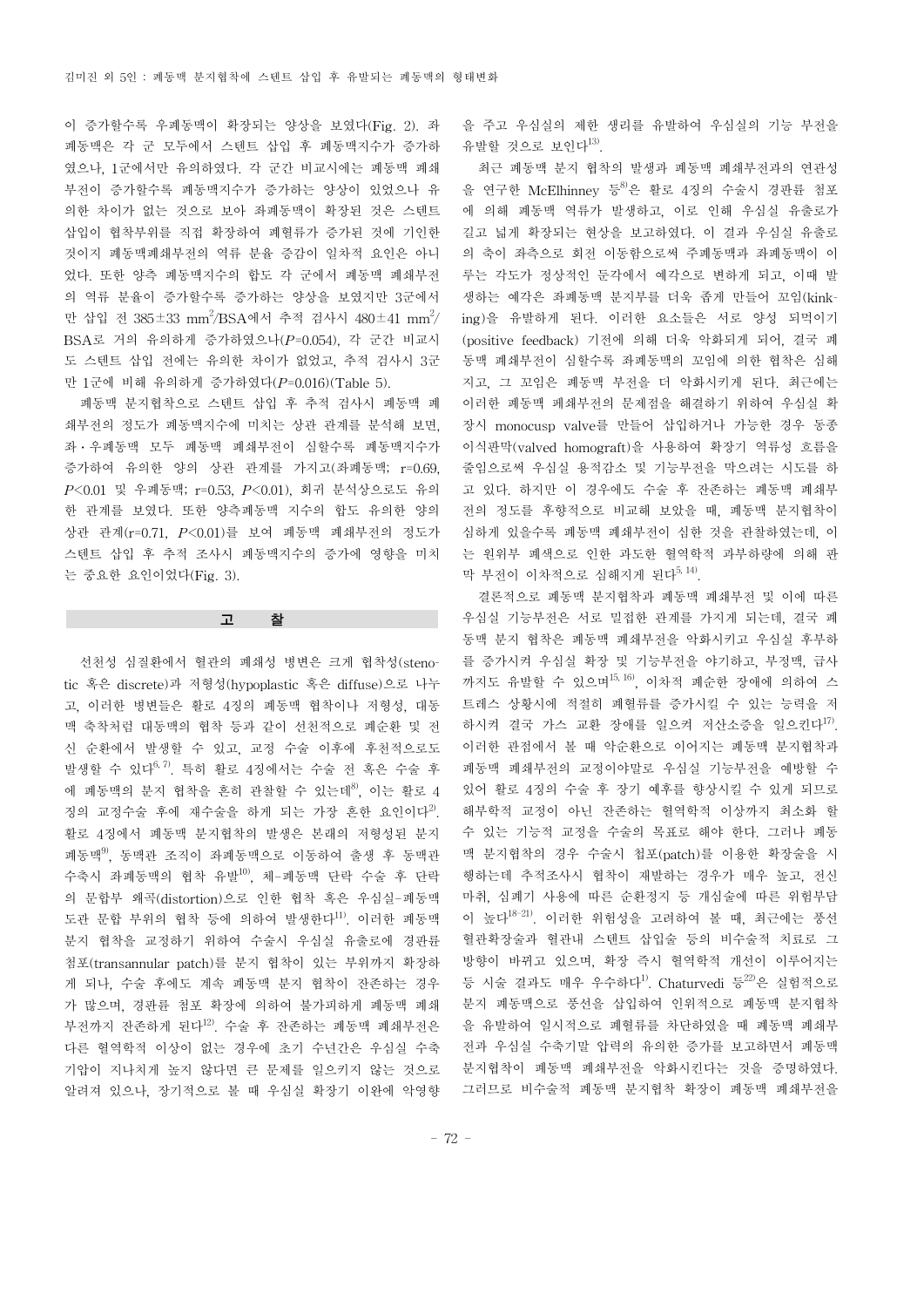근본적으로 치료할 수는 없지만 잔존 폐동맥 폐쇄부전의 악화를 막을 수 있다면 결국 동종 폐동맥판막 이식수술의 시기를 늦출 수 있다. 이는 판막의 동종이식 후에 판막의 석회화와 퇴화로 5 년 이내에 재수술이 필요할 수 있기 때문에 스텐트 삽입으로 판 막 삽입술의 수술 시기를 연기할 수 있다면 재수술의 횟수를 줄 일 수 있게 되는 장점이 있다<sup>5)</sup>. 비수술적으로 폐동맥 분지협착 을 치료하는데 있어서 시술의 성공률 및 효과와 장기 추적결과 뿐만 아니라 비용을 고려한 경제적 측면까지 고려하여도 혈관내 스텐트 삽입술의 결과가 가장 우수하다<sup>1, 23-26)</sup>.

폐혈류가 제한된 청색증형 심질환에서 폐혈류량이 폐동맥 발 달에 직접 영향을 미치는 것이 밝혀졌으며 $^{27, 28)}$  특히 폐동맥 분 지협착이 있는 경우 협착측의 폐혈류가 전체 관류량의 35% 이 상은 유지되어야 한다. 그러므로 폐동맥 분지협착에 스텐트 삽입 이 성공한 후에는 협착측의 폐관류는 증가하고, 반대측의 과혈류 (overflow)가 소실되어 결국 생리학적으로 폐혈류의 재분포가 일어나24), 혈류 제한으로 발육부전이 유발되었던 협착측 폐동맥 의 크기는 증가하고, 과혈류에 의해 증가되었던 반대측 폐동맥의 크기가 감소되어야 한다.

본 연구에서도 좌폐동맥 분지협착의 스텐트 삽입 후 좌측 폐 관류량이 평균 1.6배 증가된 결과 추적 조사시 좌폐동맥 크기가 통계적으로 의의있게 증가하였다. 그러나 증가되었던 우폐동맥 크기도 감소하지 않고 오히려 증가하는 양상을 보였다. 이러한 결과는 폐동맥 분지협착을 교정하면 폐동맥 폐쇄부전도 호전될 수 있고, 이로 인해 우심 박출량이 감소하여 결국은 협착 반대 측의 폐동맥 크기가 감소할 것이라는 지금까지의 보고<sup>5, 8, 14, 22)</sup>에 따른 예상에 어긋나는 것이다. 저자들의 대상환아는 모두가 폐동 맥 폐쇄부전이 수술 후 잔존하고 있으므로 폐동맥 분지협착을 완화시키더라도 우심박출은 계속 증가된 상태로 남아있게 되고, 폐동맥 분지협착에 스텐트 삽입후 추적 조사시 도플러 심초음파 검사 결과 폐동맥 폐쇄부전의 역류 분율이 감소하는 추세에 있 으나 유의하게 감소하지 않았고, 오히려 폐동맥 역류 분율이 감 소하지 않고 오히려 증가하는 증례들을 경험하였기에 스텐트 삽 입 후 폐동맥 폐쇄부전의 변화를 분석하고 이러한 변화가 폐동 맥 지수에 미치는 영향을 평가하였다. 그 결과 좌폐동맥 크기는 폐동맥 역류분율의 증가 정도에 따라 구분한 각 군간에 유의한 차이를 보이지 않았으나, 우폐동맥 크기는 Z-score가 +1 이상 심하게 역류 분율이 증가한 경우에는 오히려 유의하게 증가하는 것을 확인할 수 있었다. 또한 스텐트 삽입 후 추적 조사시 폐동 맥 역류분율과 폐동맥 지수와의 상관관계를 분석한 결과, 모든 폐동맥 지수가 폐동맥 역류분율과 통계학적으로 유의하게 양의 상관관계를 가지는 것이 확인되었다.

이러한 저자들의 연구결과를 종합하여 보면 폐동맥 분지협착 에 스텐트 삽입 후 좌폐동맥의 크기를 확장시키는 요인은 잔존 하는 폐동맥 폐쇄부전의 심한 정도가 어느 정도 영향을 미칠 수 있지만, 직접적으로는 스텐트에 의한 협착부 확장에 따른 폐혈류 의 증가에 기인하는 것으로 사료된다. 반면, 우폐동맥의 크기 변 화에는 협착의 완화에 따른 폐혈류량의 변화에 기인하지 않고, 잔존하는 폐동맥 폐쇄부전의 심한 정도가 일차적으로 작용함을 확인할 수 있었다. 그러므로 활로 4징 등 수술시 우심실 유출로 의 확장이 필수적인 질환의 경우 수술 시부터 폐동맥 단일엽 (monocusp) 삽입 혹은 가능하다면 동종 폐동맥판막 이식 등을 동시에 시행하여, 폐동맥 폐쇄부전을 줄일 수 있는 노력을 기울 여야 장기적으로 볼 때 우심실의 기능 부전을 방지할 수 있고 환자의 예후를 향상시킬 수 있으리라 사료된다.

본 연구의 제한점으로는 폐동맥 분지협착에 스텐트 삽입 후 중기 추적 결과이므로 폐동맥 폐쇄부전이 폐동맥의 형태에 미치 는 장기적인 영향을 추후 확인해야 할 것으로 사료된다. 또한 본 연구에서는 역류 분율의 측정을 도플러 심초음파 검사로 측 정하였는데, 이는 혈관이 확장되는 심실 수축기와 혈관이 수축하 는 이완기에 유발되는 혈관 단면적의 변화를 반영하지 못하여서, 실제 역류량보다 과도하게 측정되었을 가능성을 배제할 수 없다. 이러한 문제점은 자기공명영상장치를 이용하여 폐동맥 역류 분 율을 산출해서 확인하는 것이 정확한데, 저자들도 최근에는 이 방법을 사용하여 좌, 우폐동맥의 역류 분율을 각각 산출하려는 노력을 기울이고 있다. 하지만 스텐트의 재질이 스테인레스 스틸 이어서 스텐트 삽입부의 영상을 얻는데 어려움이 있는 실정이므 로 향후 자기공명에 방해를 주지 않는 재질로 된 스텐트를 사용 하게 되기를 기대한다.

요 약

목 적: 분지 폐동맥 협착 부위에 스텐트를 삽입하여 효과적 으로 교정한 후, 이후 추적 관찰시에 협착이 없었던 반대편 분 지 폐동맥 단면적이 감소하지 않고 증가하는 양상을 관찰하였다. 이에 분지 폐동맥 단면적의 변화에 영향을 끼치는 형태학적 혈 역학적 요인들을 분석해 보았다.

방 법: 1995년 1월부터 2002년 7월까지 연세대학교 심장혈관 병원 소아심장과에서 좌폐동맥 분지 협착을 진단받고 스텐트 삽 입을 시행받은 23명의 환아를 대상으로 하였다. 이들 환아에서 스텐트 삽입 전후로 심혈관 조영술을 통해 좌우 폐동맥 단면적 의 변화, 도플러 심초음파 검사를 시행하여 폐동맥 부전을 측정 하여 역류 분율의 변화를 관찰하였고, 폐관류 검사를 함께 시행 하였다.

#### 결 과:

1) 좌폐동맥 협착으로 스텐트를 삽입한 후 좌폐동맥 지수는 102±12 mm<sup>2</sup>/BSA에서 125±11 mm<sup>2</sup>/BSA로 유의하게 증가하 였다(*P*=0.001).

2) 협착이 없었던 우폐동맥 지수의 변화를 보면, 좌폐동맥에 스텐트를 삽입하기 전에 평균  $238\pm17$  mm<sup>2</sup>/BSA에서 추적 검 사시 249±20 mm<sup>2</sup> /BSA로 유의한 증가는 없었다(*P*=0.474).

3) 스텐트 삽입 전후로 양측 폐동맥 지수의 합을 보면, 삽입 전 340±21 mm<sup>2</sup>/BSA에서 추적 검사시 374±26 mm<sup>2</sup>/BSA로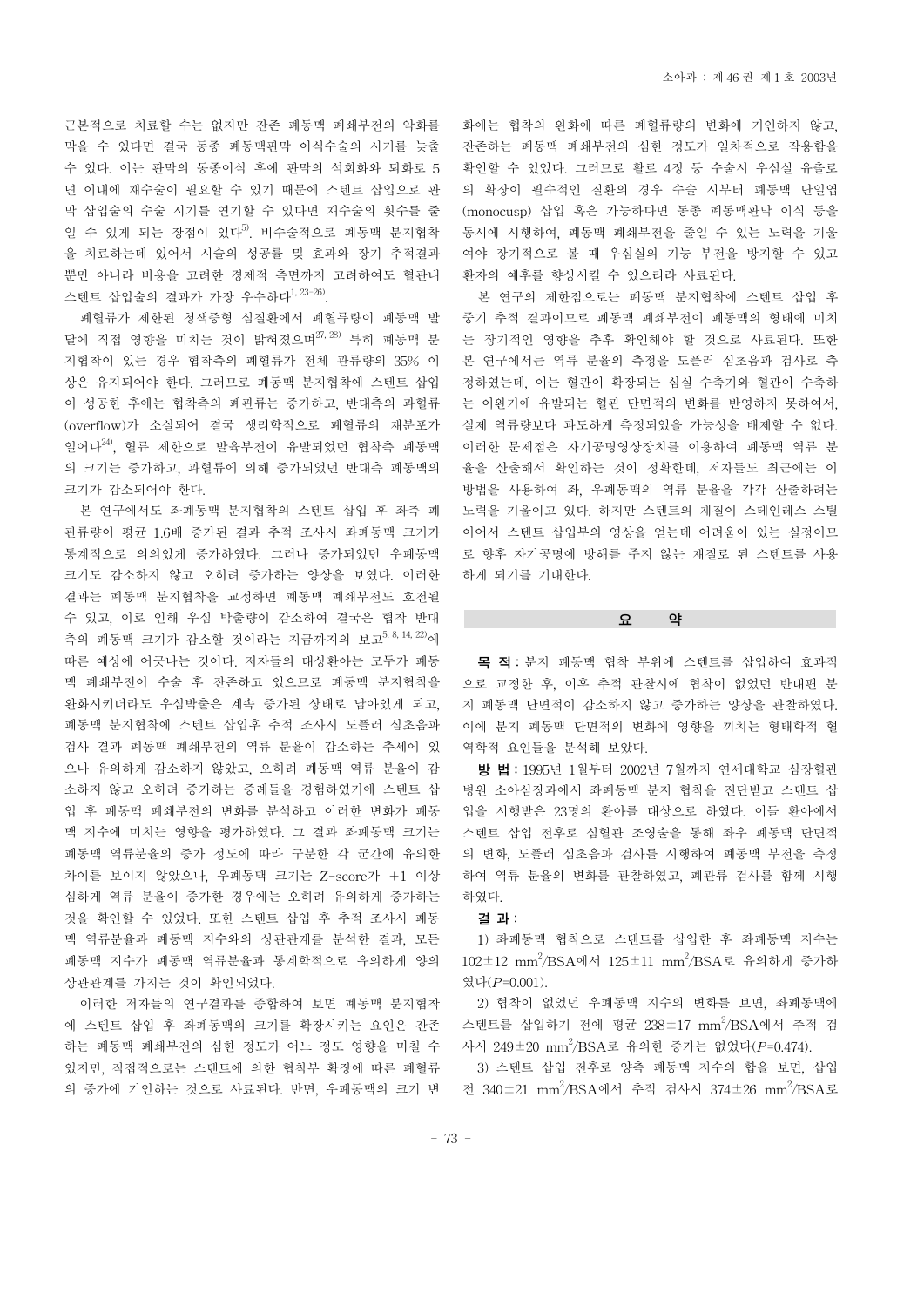증가하는 경향이 있었지만 유의한 차이는 없었다(*P*=0.09).

4) 폐동맥 폐쇄부전 역류 분율의 변화는 스텐트 삽입전 50±5 %에서 46±5 %로 감소하였으나, 유의한 감소량은 아니었다. 그 러나, 폐동맥 폐쇄부전 역류 분율 증감 정도에 따라 세 군으로 나누어 비교해 보면, 3 군에서 우폐동맥지수는 삽입 전 260±23 mm<sup>2</sup> /BSA에서 추적 검사시 325±33 mm<sup>2</sup> /BSA으로 유의하게 증가하였다(*P*=0.041). 좌폐동맥 지수는 각 군에서 스텐트 삽입 전후로 증가하는 양상은 관찰되었으나, 1군에서만 유의하였고, 이는 폐동맥 폐쇄부전의 역류 분율 증감이 좌폐동맥의 단면적에 변화를 미치는 일차적 요인은 아닌 것으로 분석된다.

5) 스텐트 삽입 후 좌·우폐동맥 모두 폐동맥 폐쇄부전이 심 할수록 폐동맥지수가 증가하여 유의한 양의 상관 관계를 가지고 (좌폐동맥; r=0.69, *P*<0.01 및 우폐동맥; r=0.53, *P*<0.01), 회귀 분석상으로도 유의한 관계를 보였다. 또한 양측폐동맥 지수의 합 도 유의한 양의 상관 관계(r=0.71, *P*<0.01)를 보였다.

결 론: 협착이 있던 좌폐동맥은 스텐트의 삽입으로 교정되어 그 단면적 지수가 증가하였다. 그리고, 반대편 우폐동맥의 경우 에는 잔존하는 폐동맥 폐쇄부전의 영향으로 단면적 지수가 감소 하지 않고, 오히려 증가한 것을 관찰하였다. 그러나, 잔존하는 폐동맥 폐쇄부전의 장기적 예후를 고려해 볼 때, 이를 예방할 수 있는 것이 중요하다. 또한 역류 분율을 정확히 산출하기 위 해 자기공명영상을 이용하는 것도 적극 검토해야 할 것이다.

## 참고문헌

- 1) Trant Jr CA, O'Laughlin MP, Ungerleider RM, Garson Jr A. Cost-effectiveness analysis of stents, balloon angioplasty, and surgery for the treatment of branch pulmonary artery stenosis. Pediatr Cardiol 1997;18:339-44.
- 2) Hennein HA, Mosca RS, Urcelay G, Crowley DC, Bove EL. Intermediate results after complete repair of tetralogy of Fallot in neonates. J Thorac Cardiovasc Surg 1995;109:332- 44.
- 3) Pass RH, Hsu DT, Garabedian CP, Schiller MS, Jayakumar KA, Hellenbrand WE. Endovascular stent implantation in the pulmonary arteries of infants and children without the use of a long vascular sheath. Catheter Cardiovasc Interv 2002;55:505-9.
- 4) Nakata S, Imai Y, Takanashi Y, Kurosawa H, Tezuka K, Nakazawa M, et al. A new method for the quantitative standardization of cross-sectional areas of the pulmonary arteries in congenital heart diseases with decreased pulmonary blood flow. J Thorac Cardiovasc Surg 1984;88:610-9.
- 5) Oyen WJG, van Oort AM, Tanke RB, van Mill GJ, Aengevaeren RM, Corstens FHM. Pulmonary perfusion after endovascular stenting of pulmonary artery stenosis. J Nucl Med 1995;36:2006-8.
- 6) Nakanishi T. Balloon dilatation and stent implantation for vascular stenosis. Pediatr Int 2001;43:548-52.
- 7) Okubo M, Benson LN. Intravascular and intracardiac stents used in congenital heart disease. Curr Opin Cardiol 2001;16:

84-91.

- 8) McElhinney DB, Parry AJ, Reddy VM, Hanley FL, Stanger P. Left pulmonary artery kinking caused by outflow tract dilatation after transannular patch repair of tetralogy of Follot. Ann Thorac Surg 1998;65:1120-6.
- 9) Sharma SN, Sharma S, Shrivastava S, Rajani M, Tandon R. Pulmonary arterial anatomy in tetralogy of Fallot. Int J Cardiol 1989;25:33-7.
- 10) Elzenga NJ, Suylen RJ, Frohn-Mulder I, Essed CE, Bos E, Quaegebeur JM. Juxtaductal pulmonary artery coarctation : an underestimated cause of branch pulmonary artery stenosis in patients with pulmonary atresia or stenosis and a ventricular septal defect. J Thorac Cardiovasc Surg 1990; 100:416-24.
- 11) Trusler GA, Miyamura H, Culham JAG, Fowler RS, Freedom RM, Williams WG. Pulmonary artery stenosis following aortopulmonary anastomoses. J Thorac Cardiovasc Surg 1981;82:398-404.
- 12) 고진성, 최재영, 이종균, 김경은, 설준희, 이승규 등. 활로 4징의 완전교정술 후 우심실유출로 및 폐동맥의 형태학적 이상 - 폐동 맥지 협착의 유발인자 분석 -. 순환기 2001;31:238-45.
- 13) Helbing WA, Niezen RA, Le Cessie S, van der Geest RJ, Ottenkamp J, de Ross A. Right ventricular diastolic function in children with pulmonary regurgitation after repair of tetralogy of Fallot : volumetric evaluation by magnetic resonance velocity mapping. J Am Coll Cardiol 1996;28:1827- 35.
- 14) Warner KG, Anderson JE, Fulton DR, Payne DD, Geggel RL, Marx GR. Restoration of the pulmonary valve reduces right ventricular volume overload after previous repair of tetralogy of Fallot. Circulation 1993;88(2 Suppl):189S-197S.
- 15) Garson A Jr, Nihill MR, McNamara DG, Cooley DA. Status of the adult and adolescent after repair of tetralogy of Fallot. Circulation 1979;59:1232-40.
- 16) Kirklin JW, Blackstone EH, Pacifico AD, Kirklin JK, Bargeron LM Jr. Risk factors for early and late failure after repair of tetralogy of Fallot and their neutralization. Thorac Cardiovasc Surg 1984;32:208-14.
- 17) Rhodes J, Dave A, Pulling MC, Geggel RL, Marx GR, Fulton DR, et al. Effect of pulmonary artery stenoses on the cardiopulmonary response to exercise following repair of Tetralogy of Fallot. Am J Cardiol 1998;81:1217-9.
- 18) Barbero-Marcial M, Atik E, Baucia JA, Pradel HO, Macruz R, Jatene AD. Reconstruction of stenotic or nonconfluent pulmonary arteries with a Blalock-Taussig shunt. J Thorac Cardiovasc Surg 1988;95:82-9.
- 19) Cohn LH, Sanders Jr JH, Collins Jr JJ. Surgical treatment of congenital unilateral pulmonary artery stenosis with contralateral pulmonary hypertension. Am J Cardiol 1976;38: 257-60.
- 20) McGoon DC, Kincaid OW. Stenosis of branches of the pulmonary artery : surgical repair. Med Clin North Am 1964; 48:1083-8.
- 21) Thrower WB, Abelman WH, Harken DE. Surgical correction of coarctation of the main pulmonary artery. Circulation 1960;21:672-8.
- 22) Chaturvedi RR, Kilner PJ, White PA, Bishop A, Szwarc R, Redington AN. Increased airway pressure and simulated